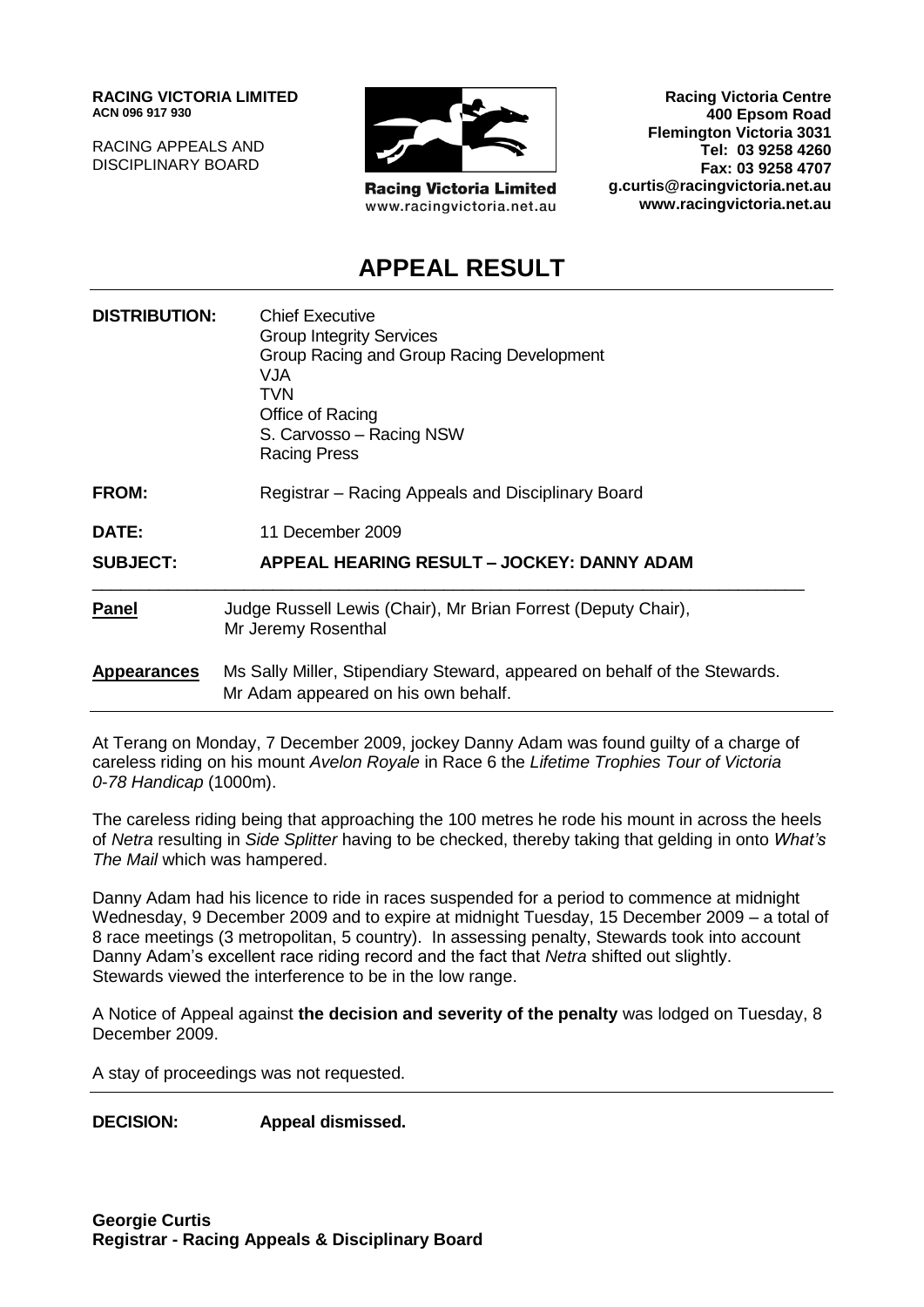# **TRANSCRIPT OF**

# **PROCEEDINGS**

#### **RACING APPEALS AND DISCIPLINARY BOARD**

\_\_\_\_\_\_\_\_\_\_\_\_\_\_\_\_\_\_\_\_\_\_\_\_\_\_\_\_\_\_\_\_\_\_\_\_\_\_\_\_\_\_\_\_\_\_\_\_\_\_\_\_\_\_\_\_\_\_\_\_\_\_\_

**HIS HONOUR JUDGE R.P.L. LEWIS, Chairman MR B. FORREST MR G. WARD**

#### **EXTRACT OF PROCEEDINGS**

## **DECISION**

#### **IN THE MATTER OF THE LIFETIME TROPHIES TOUR OF VICTORIA 0-78 HANDICAP OVER 1000 METRES AT TERANG ON 7/12/09**

## **JOCKEY: DANNY ADAM**

#### **MELBOURNE**

#### **FRIDAY, 11 DECEMBER 2009**

MR S. MILLER appeared on behalf of the Stewards

MR D. ADAM appeared on his own behalf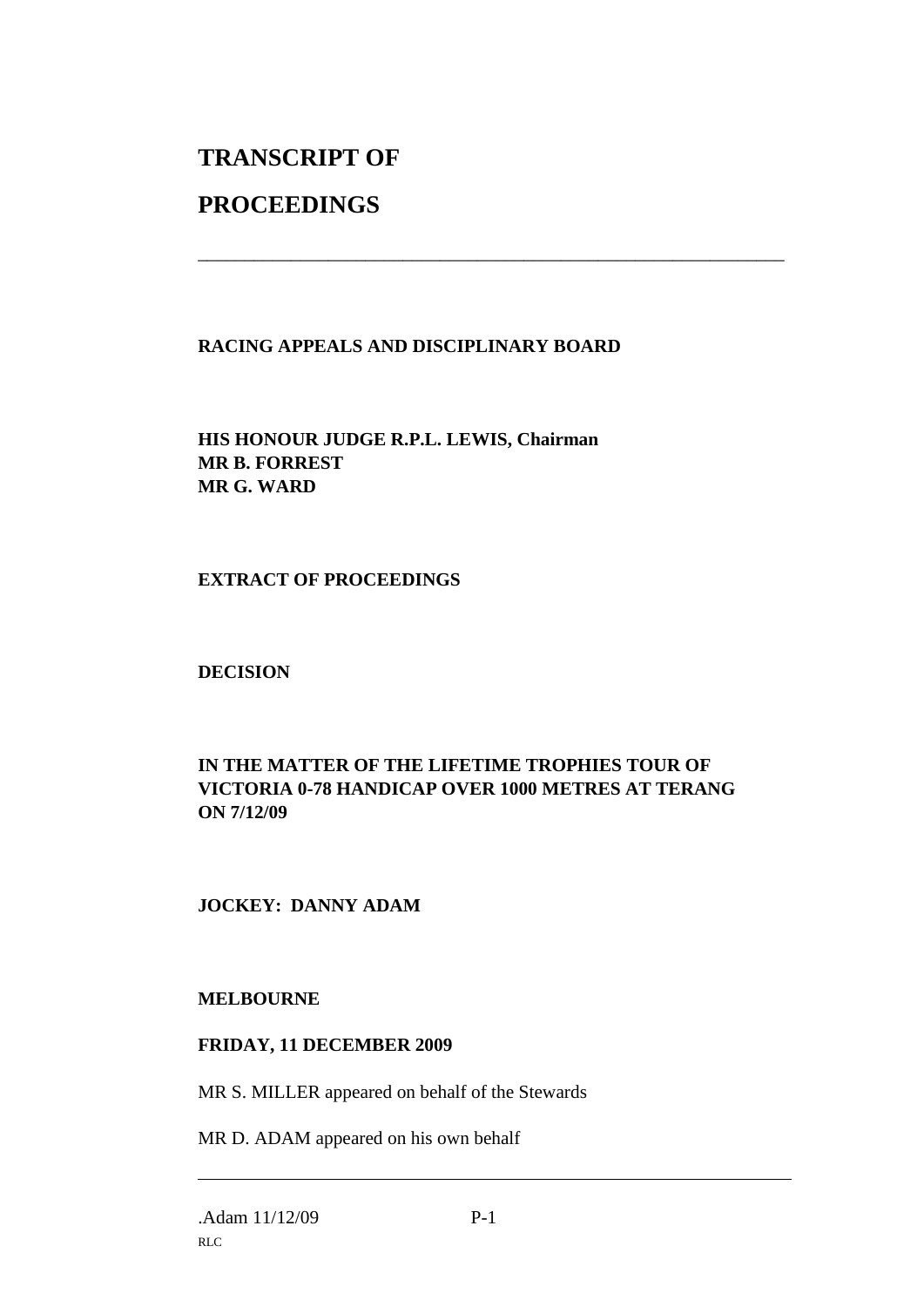CHAIRMAN: All right. Look, we'll just give consideration to it. We've dismissed the appeal on conviction but we'll consider the question of penalty. We'll ask the parties to retire.

MR O'KEEFFE: Thank you.

MR FORREST: Excuse me, just before you go, you were saying he's got a very good record, has he?

MS MILLER: I have a copy for each of the board members if you wish, if I may.

CHAIRMAN: Yes, sorry. We just took that as read.

MS MILLER: There's the results of the races and his rides.

CHAIRMAN: It just shows you, Mr O'Keeffe, the less rides you have, the less you get into trouble.

MR O'KEEFFE: That's true, Mr Chairman, yes, the law of averages.

MS MILLER: I've highlighted Danny Adam's last suspension prior to this one was back in 2007 at the Mornington meeting and then prior to that was 25 July 06, on the second page, fourth from the top, at the Tatura meeting.

CHAIRMAN: Yes, thanks for that, Ms Miller.

MR FORREST: Thank you.

## **ADJOURNED**

## **RESUMED**

CHAIRMAN: In this case on the question of penalty, the Board is of the view that the stewards on this occasion, the chairman being Ms Miller, acted conservatively and were in fact generous in coming to the view that the penalty should be as it was. Certainly it was in the low grade. The Board in all the circumstances did consider reducing it by a small amount, but on the other hand, there is no compelling reason to do so because it is quite clear that on next Monday or Tuesday, Mr Adam would not be riding in any event.